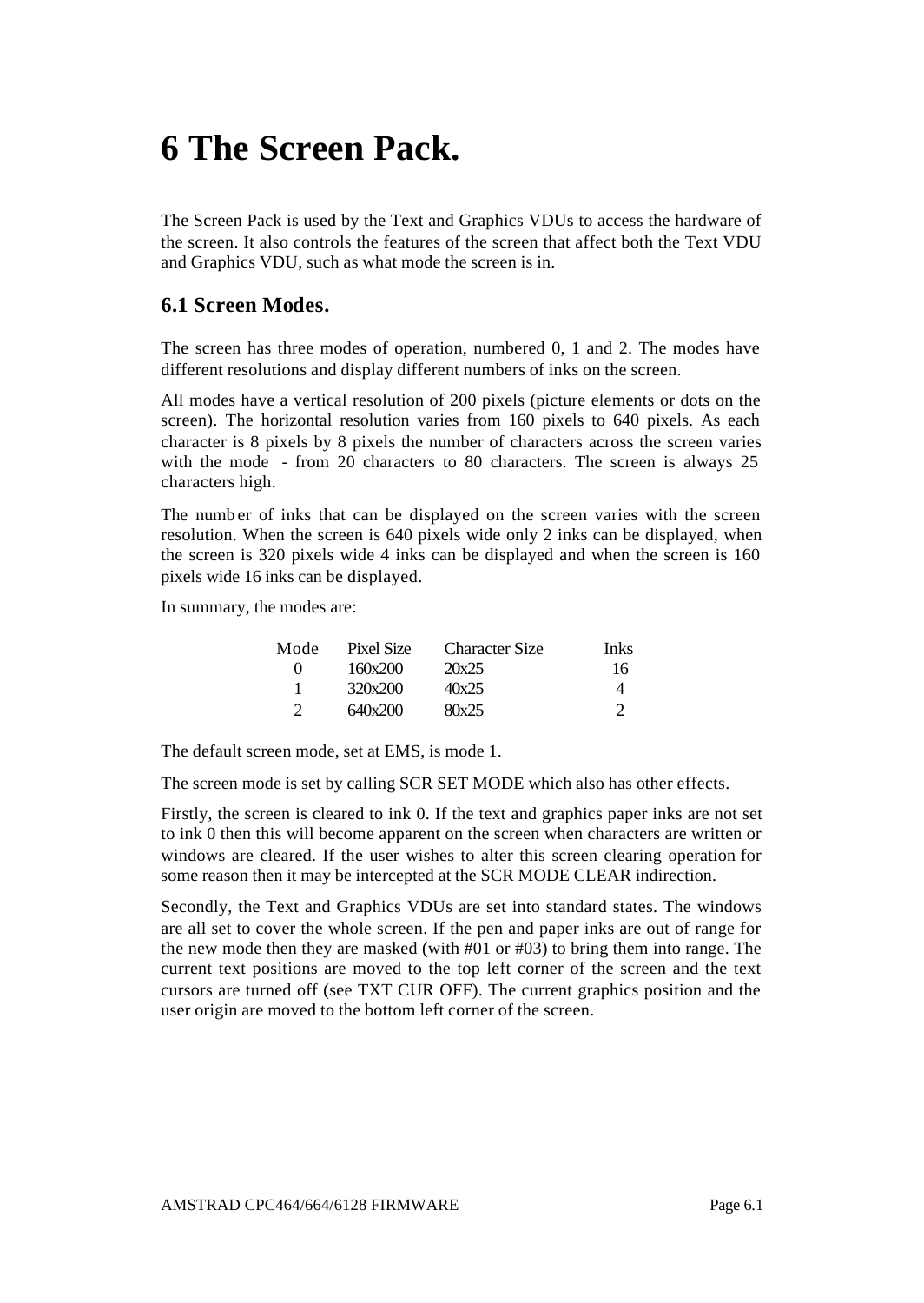#### **6.2 Inks and Colours.**

The various screen modes allow pixels (dots on the screen) to be set to different numbers of inks as follows:

| Mode $0$ : | 16 inks, 015 |
|------------|--------------|
| Mode $1$ : | 4 inks, 03   |
| Mode $2$ : | 2 inks, 0.1  |

How the ink for a pixel is encoded into a byte of screen memory is described in section 6.4. The ink that a pixel is set to determines what colour the pixel is displayed in. However, the colour associated with an ink is not fixed, it can be changed.

There are 27 colours available. Each ink may be set to any of these colours. The border to the screen acts much like an ink and can have its colour specified as well. The display hardware fetches the ink value from the screen memory for each pixel as it is displayed. This ink value is used to access a small area of RAM inside the gate array called the 'palette'. The palette contains the actual colour which is to be displayed by the monitor for that particular ink. Changing entries in the palette thus causes all pixels set to that ink to change colour when they are next displayed (i.e. within 1/50th of a second or so).

In fact the Screen Pack allows two colours to be associated with an ink (or the border). These are loaded into the palette alternately under software control. If the two colours associated with an ink are different then the ink will flash, if the colours are the same then the ink will be steady. The user can change the rate of alternation, from the default of 5 cycles per second, if required (see SCR SET FLASHING).

When specifying colours the Screen Pack uses an ordering that corresponds to a grey scale on a monochrome monitor. This runs from the darkest colour (black), colour 0, to the brightest colour (bright white), colour 26. The colours do not appear to have any particular ordering when viewed on a colour monitor.

The palette uses a different (and apparently nonsensical) numbering scheme for the colours. The Screen Pack automatically translates the grey scale number to the hardware number and vice versa when appropriate. Unless the user is driving the hardware directly the hardware numbers will never be encountered.

The default settings for the colour of each ink and a list of the 27 colours available are given in Appendix V.

#### **6.3 Screen Addresses.**

The Screen Pack does not use a coordinate system itself. It uses screen addresses. However, it does work with the physical and base coordinate systems of the Text and Graphics VDUs described in sections 4.1 and 5.1 respectively. In particular, routines are provided to convert positions given in physical or base coordinates to screen addresses.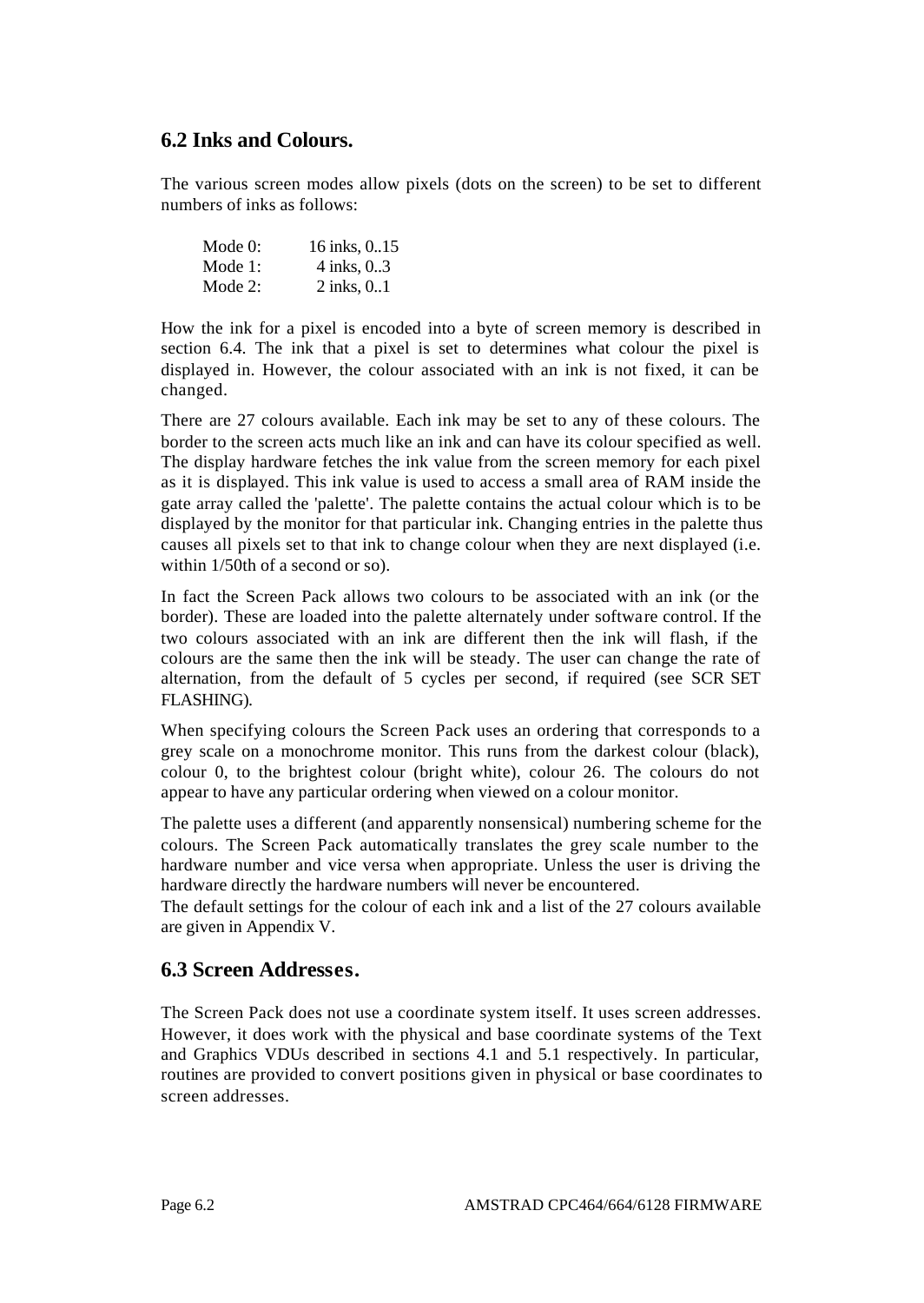A screen address is, prosaically enough, the address of a byte within the screen memory. To specify a particular pixel a screen address is often passed to a routine along with a mask that indicates exactly which pixel is required. Routines are provided for stepping a screen address up, down, right and left one byte. (The screen map makes this a non-trivial operation.)

## **6.4 Screen Memory Map.**

The screen is a memory mapped pixel screen. The screen memory fills 16K of RAM in all modes. The default location for the screen, set at EMS, is the 16K of RAM starting at #C000. This lies underneath the upper ROM, when it is enabled, which keeps the screen out of the way of the rest of the system. However, this also means that the upper ROM has to be disabled whenever the screen is read. The firmware jumpblock uses LOW JUMP restarts which turn the upper ROM off to ensure that the screen memory is accessible if required.

It is possible to change the location of the screen memory to any of the 4 16K memory blocks on 16K boundaries (see SCR SET BASE). However, only #C000 and #4000 are useful; #0000 and #8000 both overlap firmware jumpblocks or other system areas. The descriptions below all assume the default screen location at #C000.

In V1.1 firmware it is possible to set the location of the screen that is used by the screen pack routines independently of setting the hardware value. This will then enable text and graphics to be produced in the 'screen' that isn't currently on view switching to the other possible location (#4000 to #C000) will cause the already prepared graphics etc. to instantly appear - thus avoiding flicker and enabling smooth animation effects.

The screen memory map is not simple. Fortunately it is not necessary to understand it because the Text and Graphics VDUs provide idealised models of the screen. However, to achieve maximum speed for certain applications (such as animated games) it may be necessary to access the screen memory directly.

The screen memory is divided into 8 blocks, each 2K bytes long. Block 0 runs from #C000 to #C7FF, block 1 runs from #C800 to #CFFF, and so on. Each line of pixels on the screen uses 80 consecutive bytes from a block. The top line of the screen comes from block 0, the second line from block 1 and so on until the eighth line which comes from block 7. The sequence starts with block 0 again on the ninth line and repeats in this fashion all the way down the screen. The successive lines in a block are stored consecutively so there are 48 unused bytes at the end of each block.

There is a further complication to this screen map. The description above assumes that the first byte displayed from the block is the first byte of the block. In practice the offset in a block of the first byte to be displayed can be set to any even value (see SCR SET OFFSET). The same offset applies to all eight blocks. A block wraps around from its last byte to its first byte, thus #C7FE, #C7FF and #C000 are consecutive bytes in block 0 and could all be on the same line of the screen. Altering the offset by  $\pm 80$  MOD 2048 (the length of a line) rolls the screen up or down by one character line (8 pixel lines). This effect is used by the Text VDU when rolling the entire screen.